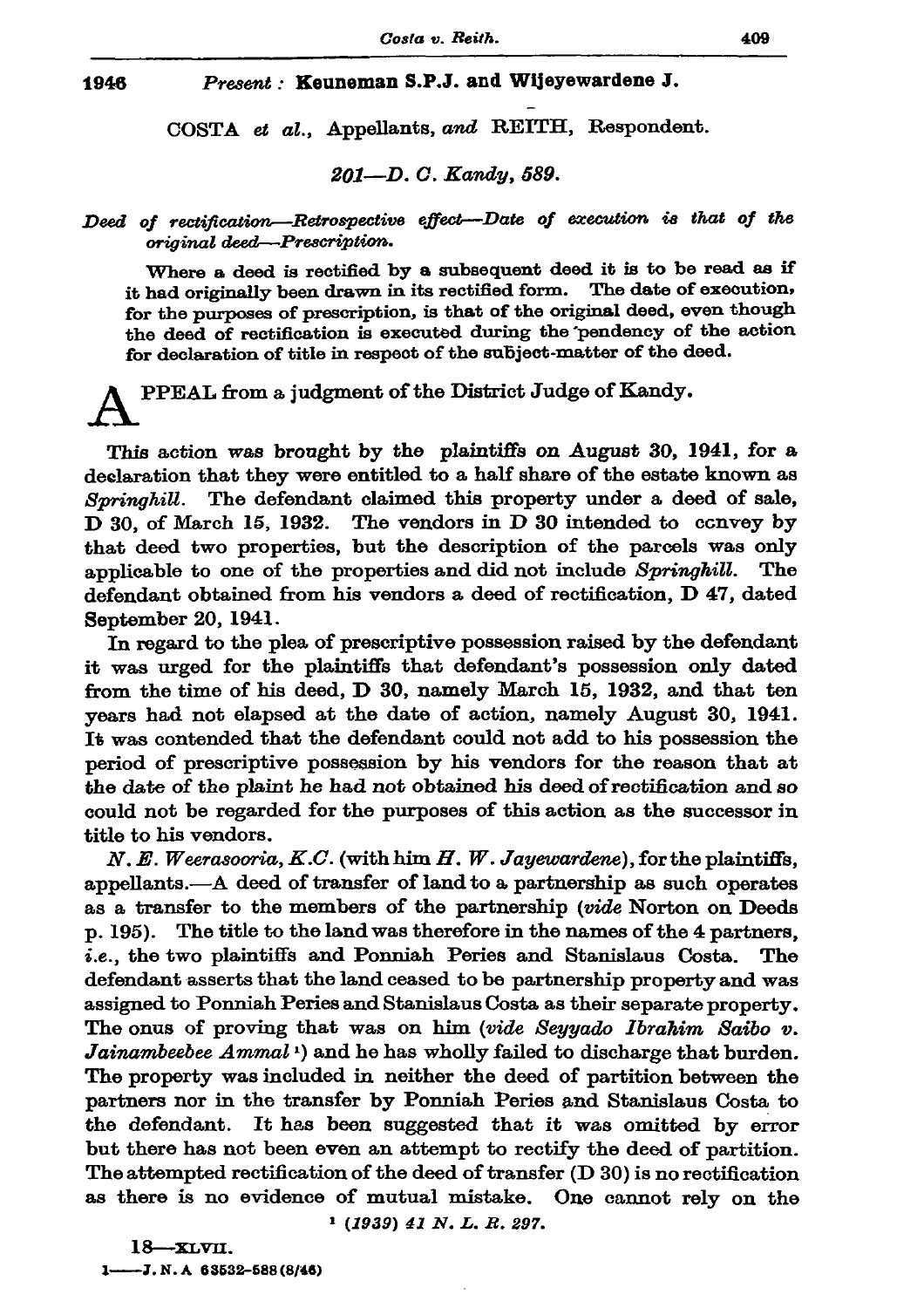recitals in the alleged deed of rectification to that effect as the grantors have not given evidence. Further the deed of rectification was obtained after the institution of the action.

**[WIJEYEWARDENE J.—What is the effect of a deed of rectification ?]** 

It would be binding on the parties to the deed of rectification. It may also be binding where parties to an action have derived title from the same source, as in Fernando v. Fernando<sup>1</sup>. In Goonesekere v. Peries<sup>2</sup> it was held that a deed of rectification takes effect retrospectively from the date of the rectified deed. In none of these cases has the question been considered whether such a deed would operate retrospectively to pass the benefit of possession short of the prescriptive period. The defendant has not possessed for 10 years on his own. Further the defendant could not prescribe against us at all because (1) we are co-owners. (2) he was in possession as our agent and there was no overt act of ouster. On D 29 our agreement was for the purchase of the interests of Porniah Peries and Stanislaus Costa in Springfield. Admittedly the defendant has been transmitting monies to India of which the plaintiffs were given a share. We say this was in respect of the income of Suringfield.

 $H. V. Perera, K.C.$  (with him  $N. K. Choksy$  and  $B. D. Ganderia$ ), for the defendant-respondent was not called upon but referred to Malmesbury  $v.$  Malmesbury<sup>3</sup>, Craddock Bros. v. Hunt<sup>4</sup>, and United States of America v. Motor Trucks, Ltd.<sup>5</sup>.

Cur. adn. milt.

## September 17, 1946. KEUNEMAN S.P.J.-

This action was brought by the plaintiffs on August 30, 1941, for a declaration that they were entitled to a half share of the estate known as Springhill of about 64 acres. The plaintiffs alleged that the premises in question were by Fiscal's Transfer No. 10 of April 29, 1916 (P 1) transferred to Joseph Costa & Brothers of Matale Town, the partners of which firm at the time of P 1 were the two plaintiffs and Ponniah Peries and Stanislaus Costa, the brother-in-law and brother respectively of the plaintiffs.

The defendant alleged that in 1920 by P 15 the partnership firm acquired the estate known as Longville and that about 1923 the two estates Longville and Springhill were amalgamated and treated as one estate under the name of Longville estate and that at the time of the dissolution of the firm of Joseph Costa & Brothers in 1924, Longville estate including Springhill was at the distribution of assets allotted to Ponniah Peries and Stanislaus Costa, and that the deed D 28 of September 2, 1926, was executed to achieve that object; and that by D 30 of March 15, 1932, Ponniah Peries and Stanislaus Costa conveyed the whole of Longville estate including Springhill to the defendant.

It appears, however, that both in D 28 and in D 30 the description of the parcels was only applicable to Longville estate and did not include Springhill. As regards D 30 the defendant obtained from his vendors a

| <sup>1</sup> (1921) 23 N.L.R. 266. |                     | <sup>3</sup> (1862) 31 Beave <i>i</i> 407. |  |  |
|------------------------------------|---------------------|--------------------------------------------|--|--|
| $(1926)$ 28 N.L. R. 228.           |                     | $(1923)$ 2 Ch Div. 136.                    |  |  |
|                                    | $5(1924)$ A.C. 196. |                                            |  |  |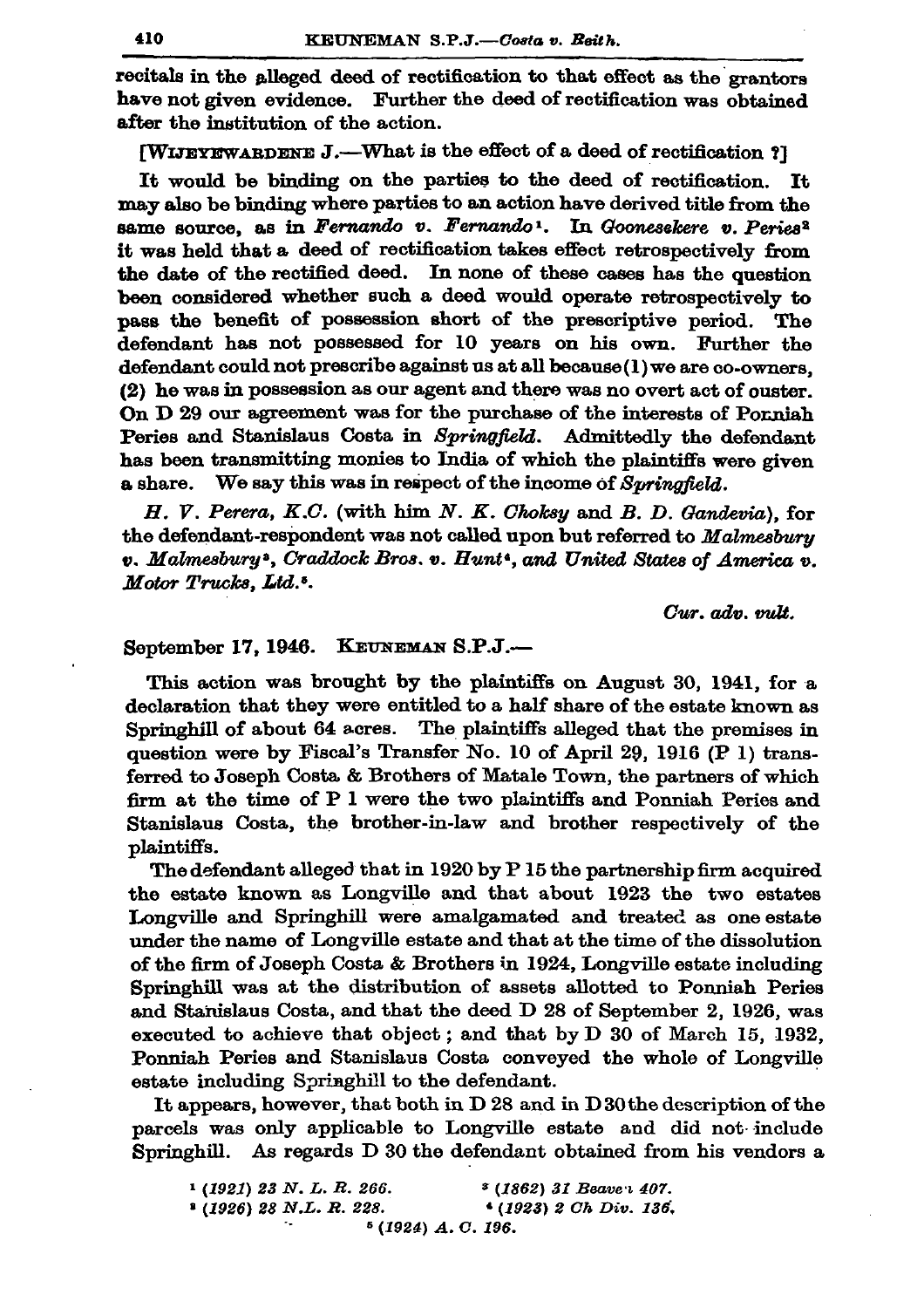deed of rectification D 47 dated September 20, 1941, but the deed D 28 has not been rectified. The defendant also pleaded that he had obtained a title by prescription to Springhill.

After trial the learned District Judge dismissed plaintiffs' action. and the plaintiffs appeal.

Counsel for the appellants strongly contested the finding of the District Judge that it was proved by the defendant that at the distribution of assets Springhill was allotted to Ponniah Peries and Stanislaus Costa. The District Judge himself found that the defendant was obliged to rely entirely upon document D 25 to establish this part of his case. The District Judge has subjected this document to a detailed examination and has concluded that this document established the allegation that Springhill was allotted to Ponniah Peries and Stanislaus Costa. D 25 was undoubtedly in the handwriting of the first plaintiff himself, but he explained that this document was merely a suggestion made by him at an early stage of the negotiations and did not represent the final settlement. The first plaintiff's evidence has not been accepted, but the fact remains that the defendant was not able to furnish evidence that D 25 was the final settlement as to the distribution of assets. Neither Ponniah Peries nor Stanislaus Costa has given evidence, and the defendant himself was not acquainted with the facts. There are also certain other matters which tell against the District Judge's finding, for he himself drew attention to the fact that the values of the properties shown in D 25 and D 28 are not in agreement and said further that "the two plaintiffs got in addition to what was allotted to them under D 25 further assets to the value of Rs. 57,041.50." I may add also that in D 25 Longville estate including Springhill appears to have been allotted to Ponniah Peries alone and not to him and Stanislaus Costa. On the whole, I am not satisfied that there was sufficient evidence before the District Judge to establish the allegation that Springhill had been allotted to the defendant's vendors at the distribution of assets at the time of the dissolution.

The District Judge also appears to have held that at the time of the acquisition of Springhill the only two partners of the firm of Joseph Costa & Brothers were Ponniah Peries and Stanislaus Costa, and that the legal title to Springhill estate vested in them alone. I do not think it was open to the Judge to come to this conclusion in view of the pleadings in the case and of the absence of any evidence to support the finding.

I may add that it was not necessary to call upon respondent's Counsel on these points because the case could be decided on the issue of prescription. There is very strong evidence that since the purchase of Longville the two estates have been amalgamated and administered as one estate and that the amalgamated estate has for a long period been known as Longville estate, and that Springhill has been known as Springhill Division. Since the dissolution of the partnership in 1926, Ponniah Peries and Stanislaus Costa have been in possession of the amalgamated estate as owners and have dealt with the income from it. In point of fact the produce of the amalgamated estate has been dealt with by the mortgagees of Longville who have applied the income to the liquidation of mortgage debts due in respect of Longville. On no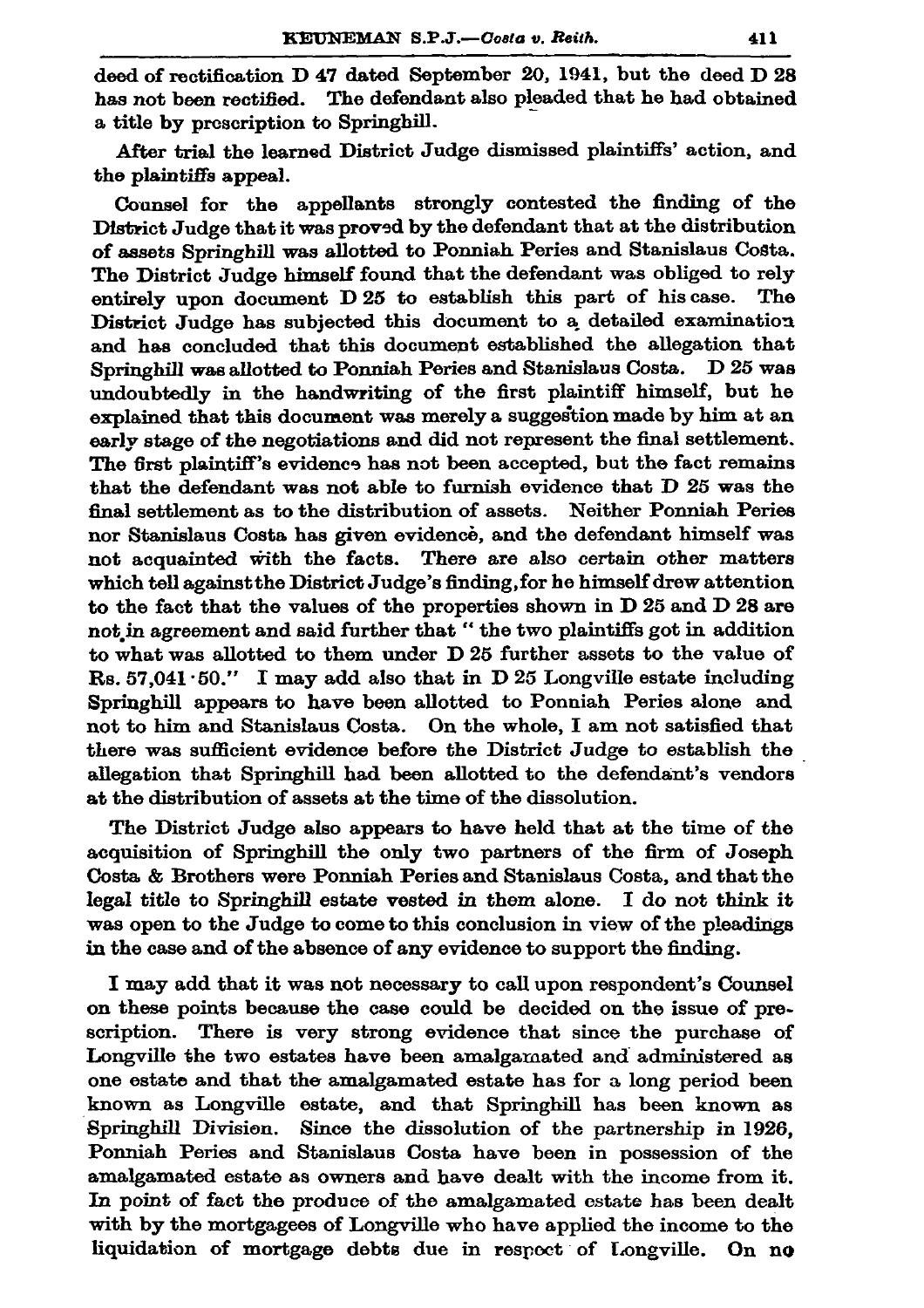occasion have accounts been asked for or obtained by the plaintiffs in respect of Springhill, and in my opinion the explanation given by the first plaintiff that the four partners desired to keep the property in common so as to provide for "Costa Town" or for the building of a church has been rightly rejected.

Another strong point against the plaintiffs is that they by D 29 of January 18, 1931, agreed to purchase from the defendant's vendors both Longville and Springhill of about 500 acres-the joint acreage was in fact about 468 acres. I think this amounts to a clear acknowledgment by plaintiffs that they had no title to Springhill and that the title was at the time vested in Ponniah Peries and Stanislaus Costa. I am unable to accept the suggestion of the first plaintiff that the plaintiffs were merely agreeing to purchase Longville and the share of Springhill of the two others. It is in evidence that the deed was read over to the plaintiffs and that they were able to understand what the deed con-This is at any rate a good starting point for prescription, and  $tained.$ the subsequent possession of the defendant's vendors was exclusive and adverse to the plaintiffs. I do not think there can be any question that from the date of his purchase in 1932, the defendant has been in exclusive and adverse possession.

I also think the further inference may fairly be drawn from the document D 29 read in conjunction with the rest of the evidence that since 1926 the defendant and his vendors have been in prescriptive possession of Springhill as against the plaintiffs.

It has been argued by Counsel for the appellants that there are certain facts which tell against this view. He referred first of all to the document P 9 whereby the plaintiffs as well as the vendors to the defendant leased Springhill estate bungalow to Mr. Gibb on November 8, 1930, and argued that at the time all the four persons were regarded as owners of Springhill. I have considered the explanation given by the District Judge and am inclined to the view that the argument based upon P9 is inconclusive. As the learned District Judge further points out, the agreement P 29 was entered into after the date of P 9.

Another point urged for the appellants was that the possession by the second plaintiff of the block known as the Post Office Buildings was antagonistic to the claim of the defendant. That these buildings stood on Springhill and that second plaintiff took the income of these buildings is clear. But I agree with the finding of the District Judge that the Post Office Buildings were treated as a separate unit independent of the estate proper and that the second plaintiff has now acquired a prescriptive title thereto. In any event these buildings have now been excluded from the scope of this action. Had the second plaintiff kept this block as and for his share in Springhill it would have been natural for him to concede a half share of it to defendant's vendors. This he has not done.

The further point has been urged for the appellants that defendant's possession only dated from the time of his deed D 30, namely, March 15, 1932, and that ten years had not elapsed at the date of action, namely, August 30, 1941. It was contended that the defendant could not add to this the period of possession by Ponniah Peries and Stanislaus Costa for the reason that at the date of the plaint he had not obtained his deed